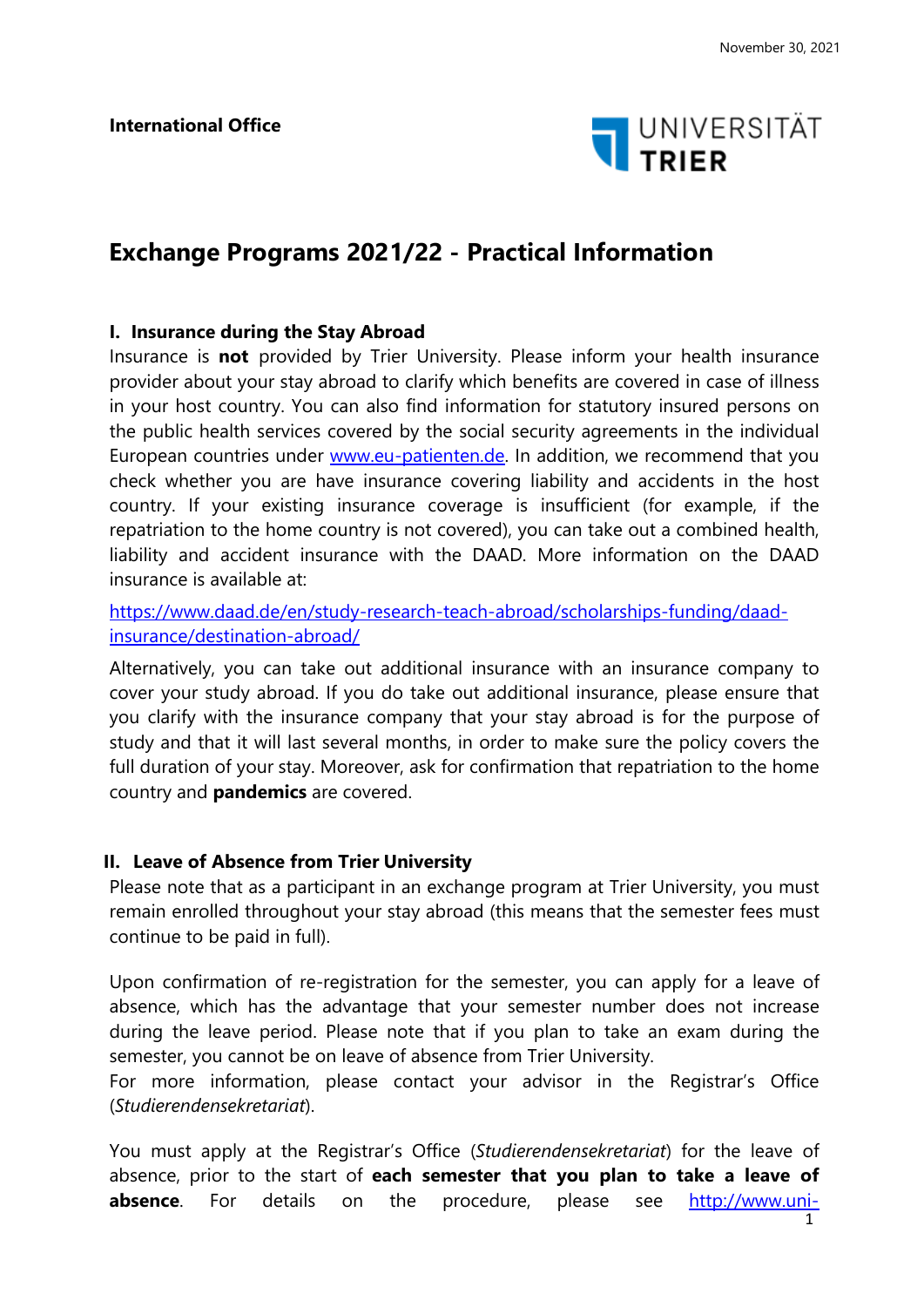$trier.de/index.php?id=743$ . At the end of each semester, we will submit a list of all the exchange participants of the following semester to the Registrar's Office, so that you do not need to submit separate proof of your study abroad to your leave application.

If the study and examination achievements during the stay abroad are recognized within the scope of a full semester workload at Trier University, the leave will remain, but the number of semesters will be increased accordingly. It remains that in the case of a *BAföG- Auslandsförderung* the stay is not counted towards the maximum funding period, as long as the stay abroad is not required in the study regulations of your academic programme.

Please submit a matriculation certificate (**pdf downloaded from PORTA**) for each semester you spend abroad under an exchange programme to the International Office, Ms. Franken (E-Mail: aaastud2@uni-trier.de)

## **III. BAföG**

For stays abroad, a *BAföG-Auslandsförderung* can be applied for, which as a rule is not counted towards the maximum funding period. (For more information please see: [https://www.bafög.de/de/auslandsfoerderung-384.php](https://www.baf%C3%B6g.de/de/auslandsfoerderung-384.php) )

Please note: the stay abroad must start within the maximum funding period, before the end of the funding period according to § 15 Abs. 3 BAföG.

Regarding the transition from *BAföG-Auslandsförderung* to domestic funding after your return, please note the following:

The *BAföG-Auslandsförderung* is only paid for the actual duration of your study abroad. For example, if your study abroad is completed at the end of May, you will no longer receive foreign funding from June on.

If you are on leave for the relevant semester, you can receive the domestic BAföG funding two months before the start of the following semester at the earliest. Using the example above, domestic BaföG would only be possible from August 1<sup>st</sup>.

If you do not apply for a leave of absence for the semester during which your stay abroad ends, you may return to domestic funding immediately after your stay abroad.

In this case, however, the maximum funding period is extended by the actual duration of the stay abroad, while a leave of absence would extend the eligibility period for six months per semester that the leave of absence was applied to. Using the example of a stay abroad from October – May, if no leave of absence is granted in the summer semester, the maximum funding period is extended by 8 months. If a leave of absence is granted, then the funding period is extended by 12 months.

If you have any questions, please contact the staff of the *BAföG* Office.

## **IV. Visa and Regulations for Residence Abroad**

2 Students who are not EU nationals and students going to a country outside the EU, should inquire early at the Embassy or Consulate of the host country for visa and residence requirements. (Links to the corresponding Internet pages can be found at: <https://www.auswaertiges-amt.de/de/ReiseUndSicherheit/vertretungen-anderer-staaten>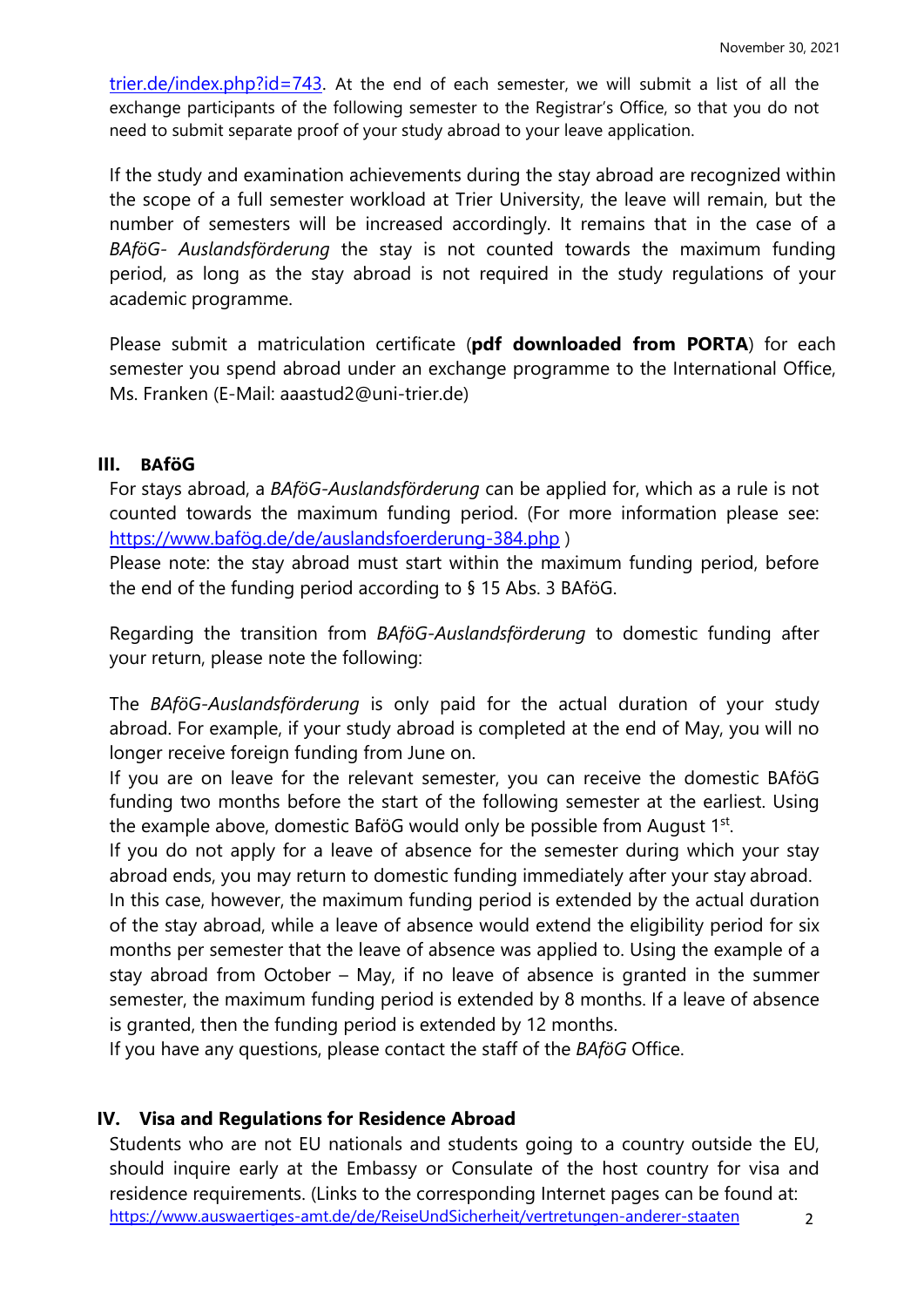Since sufficient health insurance coverage often has to be proven as well, you should clarify with your host university and your health insurance company before leaving, what documents/proof are required.

Please note that a visa may also be required for entry to the **United Kingdom.** You will find further information at <https://www.britishcouncil.de/en/study-uk/eu-exit>, [https://www.gov.uk/browse/visas-immigration/student-visas;](https://www.gov.uk/browse/visas-immigration/student-visas) in addition, please check with your **host university**.

In addition, students who are not EU nationals should inform the local *Amt für Ausländerangelegenheiten* (office responsible for non EU citizens residency) about the planned study abroad well in advance, otherwise there is a risk that the residence permit for Germany will become invalid if residing outside of Germany for more than six months. Please have the stay abroad included in your residence permit to ensure that you can return to Germany.

# **V. Registration in Germany**

Please confirm with the *Bürgeramt / Einwohnermeldeamt* responsible for your primary residence, to what extent you need to change or re-register your residency as a result of your stay abroad (City of Trier: https:[//www.trier.de/rathaus-buerger-in](http://www.trier.de/rathaus-buerger-in/) => *Dienstleistungen A-Z* => *Meldepflicht* / Registration obligation). In the event that you fail to register, a fine will be charged!

# **VI. Country Guides (Additional Information on Countries)**

We recommend the following internet pages:

<https://www.daad.de/de/laenderinformationen/> [http://www.studieren-weltweit.de](http://www.studieren-weltweit.de/) [https://eu.daad.de/infos-fuer-einzelpersonen/foerderung-fuer-studierende-und](https://eu.daad.de/infos-fuer-einzelpersonen/foerderung-fuer-studierende-und-graduierte/praktische-informationen/de)[graduierte/praktische-informationen/de](https://eu.daad.de/infos-fuer-einzelpersonen/foerderung-fuer-studierende-und-graduierte/praktische-informationen/de) (participant blogs, country information and more for ERASMUS + participants)

# **VII. German Diplomatic Missions / Security**

Contact information for the German embassies and consulates in the event of an emergency abroad can be found using the following link: [http://www.auswaertiges-amt.de/DE/Laenderinformationen/03-WebseitenAV/Uebersicht\\_node.html](http://www.auswaertiges-amt.de/DE/Laenderinformationen/03-WebseitenAV/Uebersicht_node.html)

You may also consider registering online with the German Foreign Office for the 'Krisenvorsorgeliste' (Crisis Prevention List), which will provide official security information. Please note, however, that this service is only available for German citizens. If you hold citizenship of another country, please contact the consulate of this country upon arrival at **your host university to arrange for support in case of a crisis.**

**Please** note the advice on safety precautions from the DAAD: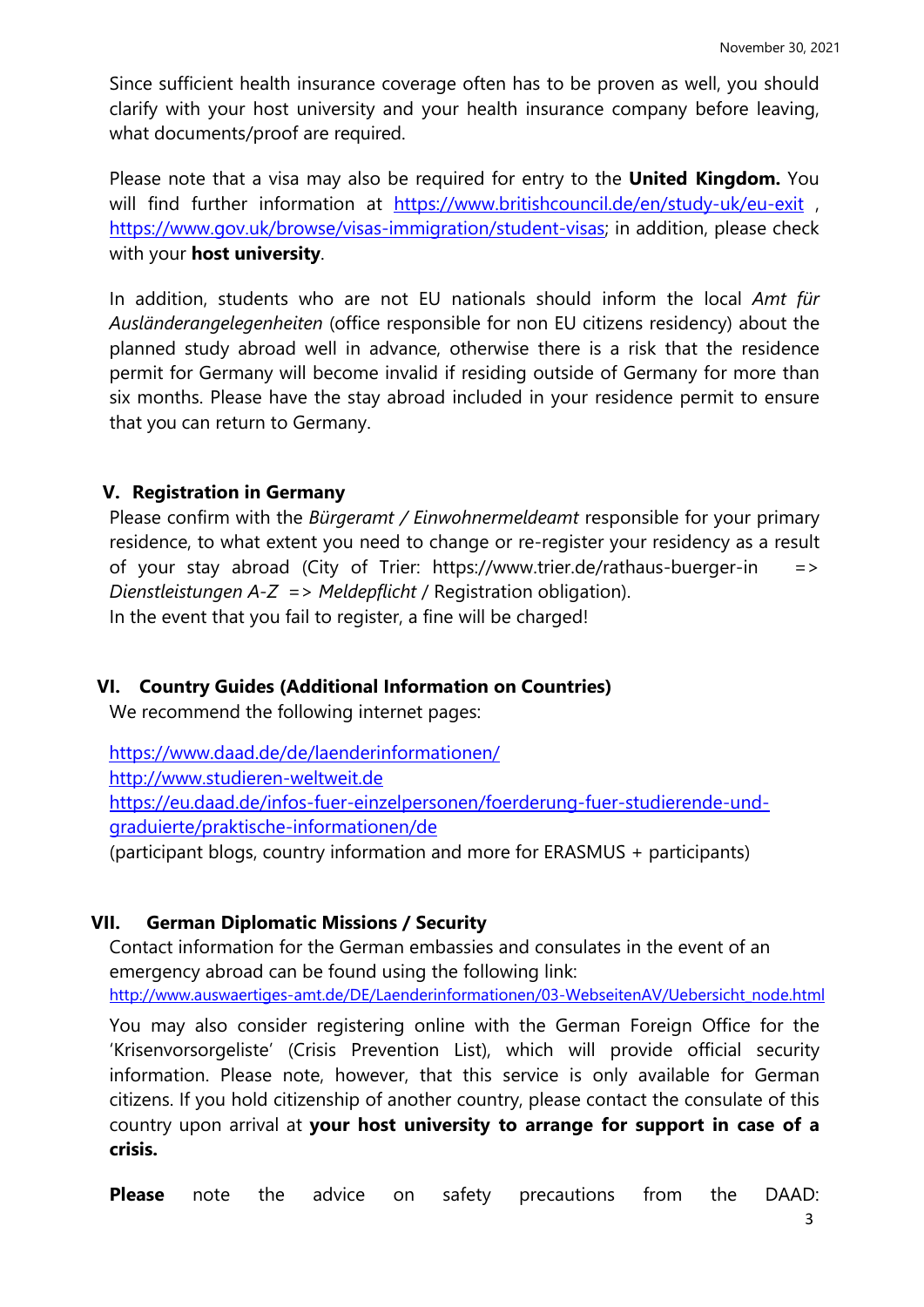https:/[/www.daad.de/download/DAAD\\_Hinweise\\_Sicherheitsvorsorge\\_Projekte.pdf](http://www.daad.de/download/DAAD_Hinweise_Sicherheitsvorsorge_Projekte.pdf) and check

https:/[/www.auswaertiges-amt.de/de/ReiseUndSicherheit/10.2.8Reisewarnungen](http://www.auswaertiges-amt.de/de/ReiseUndSicherheit/10.2.8Reisewarnungen) to make sure before leaving that there is no travel warning regarding your destination.

## **VIII. Housing Search**

Please use the information offered by your host university when looking for housing. For housing contacts found on the internet, please use extreme caution regarding advance payments!

For more information on France see:

<https://www.campusfrance.org/fr/logement-etudiant-en-France>

#### **IX. Housing Benefit and Housing Tax in France**

In France, students can apply for a housing allowance. Please note that a tax on housing (taxe d'habitation) may be charged. For further details on the housing tax: <https://www.service-public.fr/particuliers/vosdroits/F42>

Please inquire about the taxe d'habitation with your landlord to find out if you need to take care of it, and plan this payment if necessary (the bill often comes after the ERASMUS stay). For further information about France: [https://www.cec](https://www.cec-zev.eu/de/themen/studenten/studieren-und-leben-in-frankreich-ratgeber/)[zev.eu/de/themen/studenten/studieren-und-leben-in-frankreich-ratgeber/](https://www.cec-zev.eu/de/themen/studenten/studieren-und-leben-in-frankreich-ratgeber/)

# **X. Address**

Please ensure that we have your current contact details at all times so that we can contact you promptly if necessary.

#### **XI. Information about Trier University**

The exchange programs are based on the fact that students from partner universities also come to Trier University. We therefore kindly ask you to tell your fellow students at the host university about the possibility and benefits of studying in Trier. Further information for exchange participants in Trier can be found at [http://www.exchangestudents.uni-trier.de.](http://www.exchangestudents.uni-trier.de/) If you need print materials (for example, if you are asked to attend an informational event or a study abroad fair at your host university), please contact the mentoring officers at the International Office, JanPatrick Proost and Janina Kröner (E-Mail: [exchangestud@uni-trier.de\)](mailto:exchangestud@uni-trier.de).

#### **XII. Tips for Climate-Friendly Travel**

Brochure published by the German Academic Exchange Service (DAAD): *Climatefriendly travel*:

[https://static.daad.de/media/daad\\_de/pdfs\\_nicht\\_barrierefrei/der-daad/was-wir](https://static.daad.de/media/daad_de/pdfs_nicht_barrierefrei/der-daad/was-wir-tun/daad_broschuere_klimavertraeglich_unterwegs.pdf)[tun/daad\\_broschuere\\_klimavertraeglich\\_unterwegs.pdf](https://static.daad.de/media/daad_de/pdfs_nicht_barrierefrei/der-daad/was-wir-tun/daad_broschuere_klimavertraeglich_unterwegs.pdf)

(The brochure's primary target group are DAAD scholarship holders in Germany, but it also contains some general tips.)